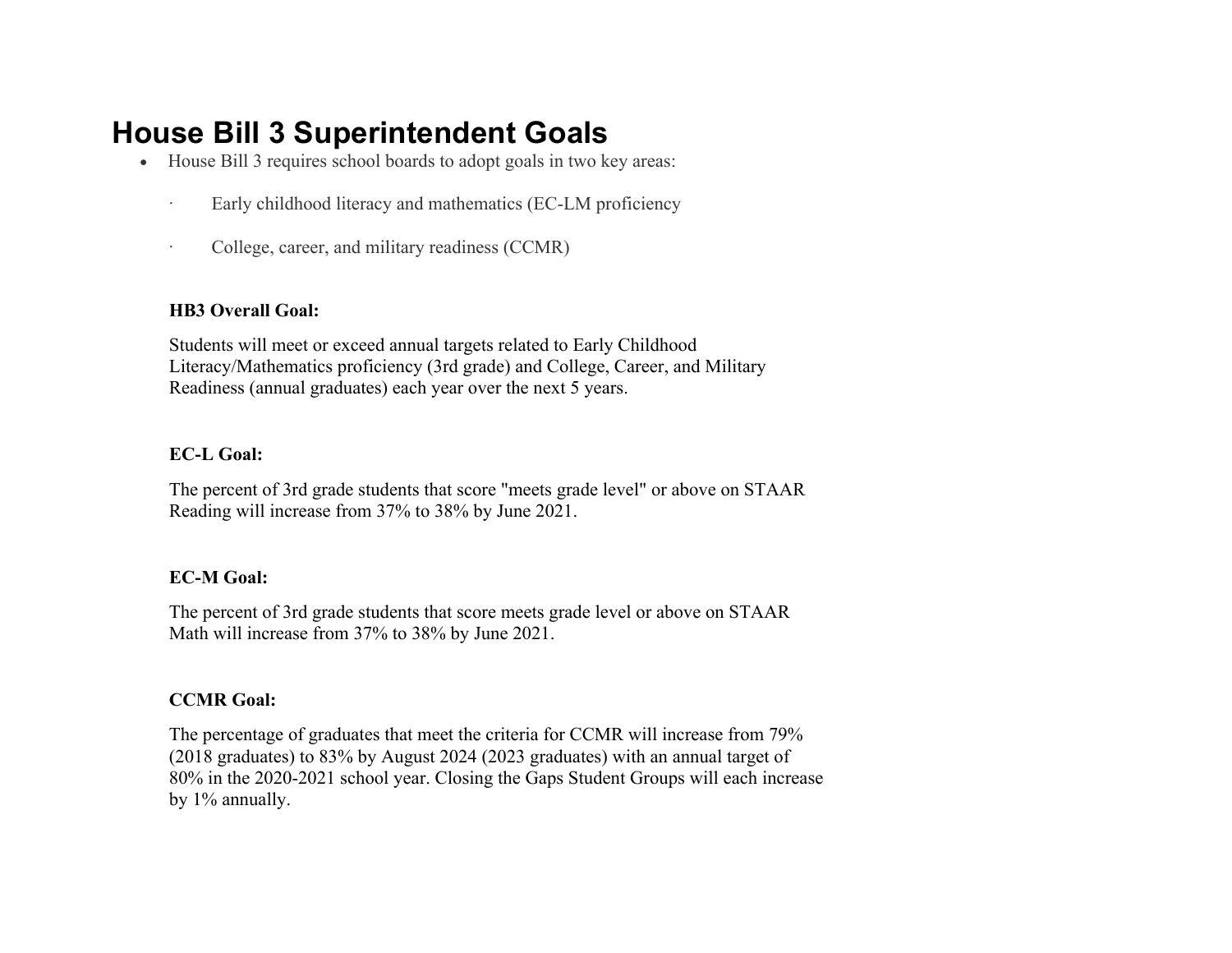| <b>Early Childhood Literacy Board Outcome Goal</b>                                                                                               |                     |          |       |                         |            |                 |                        |           |                   |                       |  |  |
|--------------------------------------------------------------------------------------------------------------------------------------------------|---------------------|----------|-------|-------------------------|------------|-----------------|------------------------|-----------|-------------------|-----------------------|--|--|
| The percent of 3 <sup>rd</sup> grade students that score meets grade level or above on STAAR Reading will increase from 38% to 41% by June 2024. |                     |          |       |                         |            |                 |                        |           |                   |                       |  |  |
| <b>Yearly Target Goals</b>                                                                                                                       |                     |          |       |                         |            |                 |                        |           |                   |                       |  |  |
| 2020                                                                                                                                             |                     | 2021     |       | 2022                    | 2023       |                 |                        | 2024      |                   |                       |  |  |
| 38%                                                                                                                                              |                     | 38%      |       | 39%                     | 40%        |                 |                        | 41%       |                   |                       |  |  |
|                                                                                                                                                  |                     |          |       |                         |            |                 |                        |           |                   |                       |  |  |
| Closing the Gaps Student Groups Yearly Targets                                                                                                   |                     |          |       |                         |            |                 |                        |           |                   |                       |  |  |
|                                                                                                                                                  | African<br>American | Hispanic | White | Two or<br>More<br>Races | Special Ed | Eco.<br>Disadv. | Special Ed<br>(Former) | <b>EL</b> | Cont.<br>Enrolled | Non-Cont.<br>Enrolled |  |  |
| 2020                                                                                                                                             | 26%                 | 34%      | 44%   |                         |            | 35%             |                        | 34%       | 35%               | 41%                   |  |  |
| 2021                                                                                                                                             | 26%                 | 34%      | 44%   |                         |            | 35%             |                        | 34%       | 35%               | 41%                   |  |  |
| 2022                                                                                                                                             | 27%                 | 35%      | 45%   |                         |            | 36%             |                        | 35%       | 36%               | 42%                   |  |  |
| 2023                                                                                                                                             | 28%                 | 36%      | 46%   |                         |            | 37%             |                        | 36%       | 37%               | 43%                   |  |  |
| 2024                                                                                                                                             | 29%                 | 37%      | 47%   |                         |            | 38%             |                        | 37%       | 38%               | 44%                   |  |  |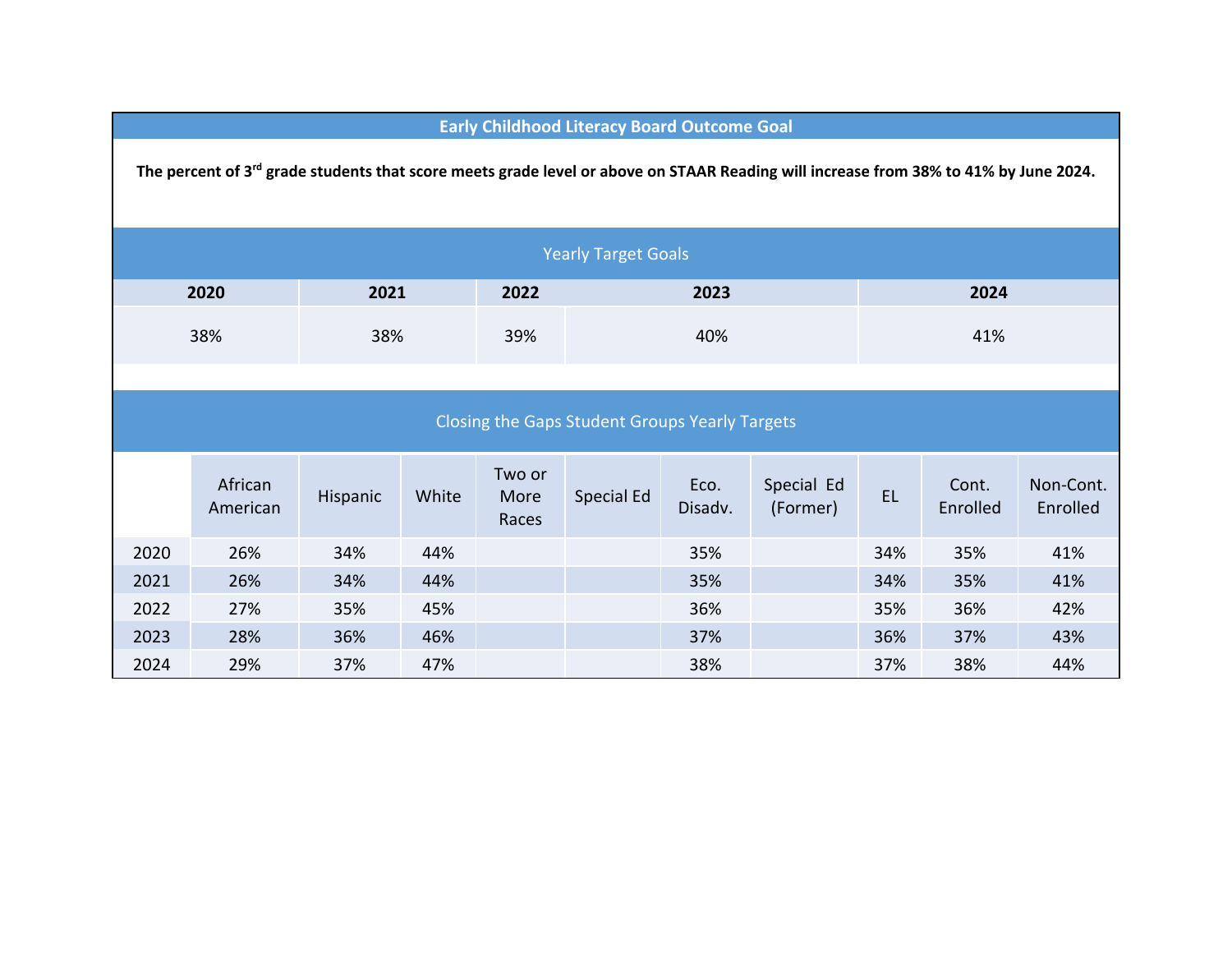| <b>Early Childhood Math Board Outcome Goal</b>                                                                                    |                     |          |       |                         |            |                 |                        |           |                   |                       |  |
|-----------------------------------------------------------------------------------------------------------------------------------|---------------------|----------|-------|-------------------------|------------|-----------------|------------------------|-----------|-------------------|-----------------------|--|
| The percent of 3rd grade students that score meets grade level or above on STAAR Math will increase from 38% to 41% by June 2024. |                     |          |       |                         |            |                 |                        |           |                   |                       |  |
| <b>Yearly Target Goals</b>                                                                                                        |                     |          |       |                         |            |                 |                        |           |                   |                       |  |
| 2020                                                                                                                              |                     | 2021     |       | 2022                    | 2023       |                 |                        | 2024      |                   |                       |  |
| 38%                                                                                                                               |                     | 38%      |       | 39%                     | 40%        |                 |                        | 41%       |                   |                       |  |
| Closing the Gaps Student Groups Yearly Targets                                                                                    |                     |          |       |                         |            |                 |                        |           |                   |                       |  |
|                                                                                                                                   | African<br>American | Hispanic | White | Two or<br>More<br>Races | Special Ed | Eco.<br>Disadv. | Special Ed<br>(Former) | <b>EL</b> | Cont.<br>Enrolled | Non-Cont.<br>Enrolled |  |
| 2020                                                                                                                              | 39%                 | 30%      | 49%   |                         | 14%        | 39%             |                        | 38%       | 39%               | 28%                   |  |
| 2021                                                                                                                              | 39%                 | 30%      | 49%   |                         | 14%        | 39%             |                        | 38%       | 39%               | 28%                   |  |
| 2022                                                                                                                              | 40%                 | 31%      | 50%   |                         | 15%        | 40%             |                        | 39%       | 40%               | 29%                   |  |
| 2023                                                                                                                              | 41%                 | 32%      | 51%   |                         | 16%        | 41%             |                        | 40%       | 41%               | 30%                   |  |
| 2024                                                                                                                              | 41%                 | 33%      | 52%   |                         | 17%        | 42%             |                        | 41%       | 42%               | 31%                   |  |